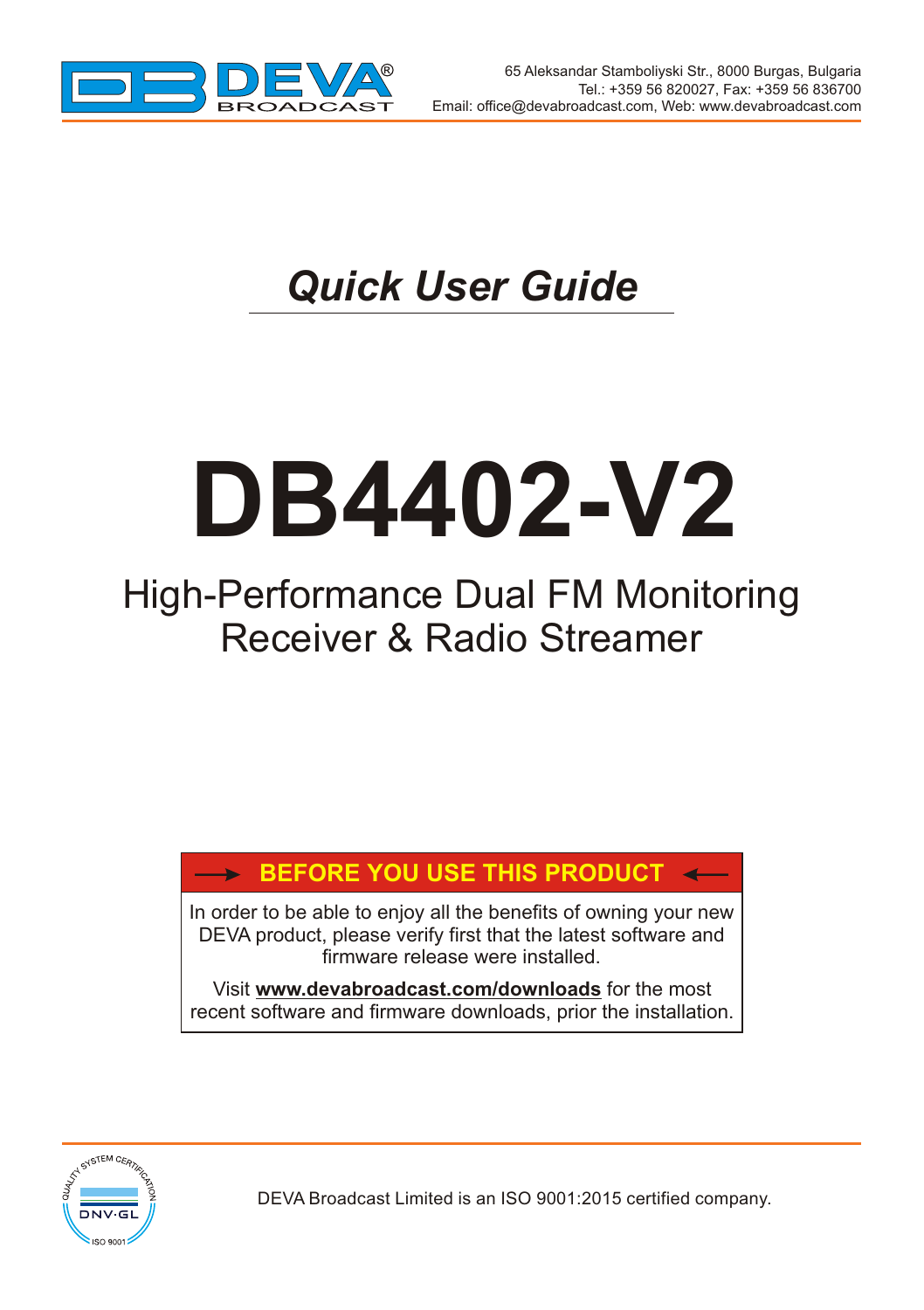This Quick user guide will make the installation of the DB4402-V2 quick and easy. Applying these principles, you can simplify the process and save yourself extra time and effort. **For more information about the Safety precautions and the Operating environment recommendations please refer to the complete user manual - www.devabroadcast.com/downloads.**

**Connection** 

1. Install the unit on its operation place;

2. Before connecting the AC Power, make sure that the fuse rating is in accordance with the mains supply at your location. DB4402-V2 Power Supply Factory Settings are: 100-240 V AC; 1AFuse.;

3. Connect the antenna cable to the RF antenna input connectors located on the rear panel of the device sections RX1 and RX2;

4. Connect the DB4402-V2 to the TCP/IP network using two direct network cables - sections RX1 & RX2;

5. Connect the optional GSM modems via the supplied connection cable/s.

**NOTE:** Please, locate and select a proper place for the GSM antenna for achieving better GSM network coverage.

**STEP 2 Network Settings** 

After connecting the network cable the LED 'LAN' indicators  $(1)$  and  $(2)$  located on the front panel must be ON or flashing. These are the Default Network Settings:

| <b>DHCP:</b> Enabled          | <b>FM RADIO MONITORING RECEIVER</b>                                   |
|-------------------------------|-----------------------------------------------------------------------|
| <b>IP:</b> Assigned by DHCP   |                                                                       |
| <b>Mask: Assigned by DHCP</b> |                                                                       |
| Gateway: Assigned by DHCP     | <b>GSM</b><br><b>STATUS</b><br><b>AN</b><br>GSM<br>I AN<br><b>PWR</b> |
| <b>DNS: Assigned by DHCP</b>  |                                                                       |
| <b>HTTP Port: 80</b>          | PHONES                                                                |

**NOTE:** DB4402-V2 has an DHCP assigned IP address by default. In order to establish a communication, your PC should be connected to the same Sub network as the device. For further information consult with your network administrator.

**STEP 3 WEB Interface**

DB4402-V2 is controlled through a built-in WEB Server and a standard web browser can be used to monitor its status or to make some adjustments. To operate the device you need to know its IP addresses and follow the steps listed below.

**NOTE:** To avoid any unwanted monitoring interruptions, the DB4402-V2's FM Monitoring Receiver and Audio Streamer are controlled via two separate WEB interfaces.

- 1. Open a new WEB Browser;
- 2. Enter the device IP address in the Address field and press "Enter";

| Firefox <b>v</b><br>New Tab |  |
|-----------------------------|--|
| 192.168.1.2                 |  |
| Deva Broadcast Ltd.         |  |
|                             |  |

3. A window requiring a username and a password will appear. Default values are username: *user* and password: *pass* (*For more information refer to* **Step 5**).

**In case you are not aware of the IP Address, use the Network discovery feature at Local networks or refer to Step 4.**

**NOTE:** *If the port is different than the default one (80), it must be specified. For example: http://192.168.1.2:9000*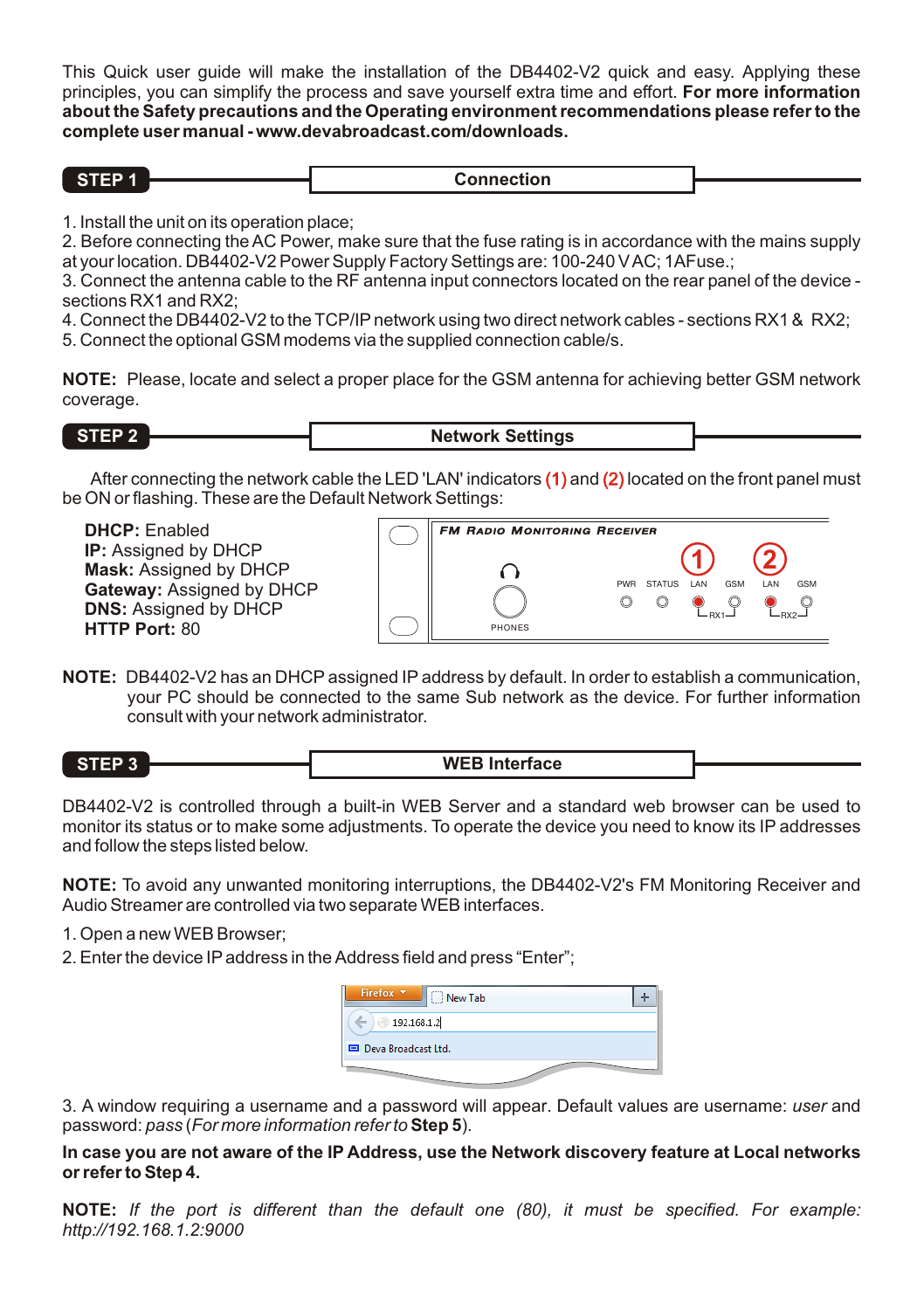Network discovery is a network setting that defines whether your computer can see (find) other computers and devices on the network and whether other computers on the network can see your computer. By default, Windows Firewall blocks network discovery but you can enable it.

1. Open Advanced sharing settings by clicking the Start button, and then click on "Control Panel". In the search box, type "network", click "Network and Sharing Center", and then, in the left pane click "Change advanced sharing settings".

2. Select your current network profile.

3. Click **"Turn on network discovery"**, and then click "Save changes". If you're prompted for an administrator password or confirmation, type the password or provide confirmation.



4. To access the device, open a new Explorer bar and click on Network **(1)**. If you have successfully enabled the network discovery option, the device will be displayed. Double click on DB4402-V2 - FM Monitoring Tool **(2)** or DB4402-V2 - FM Radio Streamer will open a new WEB browser window requiring a username and a password. (*For more information refer to***Step 5**)



**NOTE:** If you have already enabled this function on your computer just open a new Explorer bar and click on Network **(1)**. The device will be displayed. If not, follow the instructions from **Step 4**.